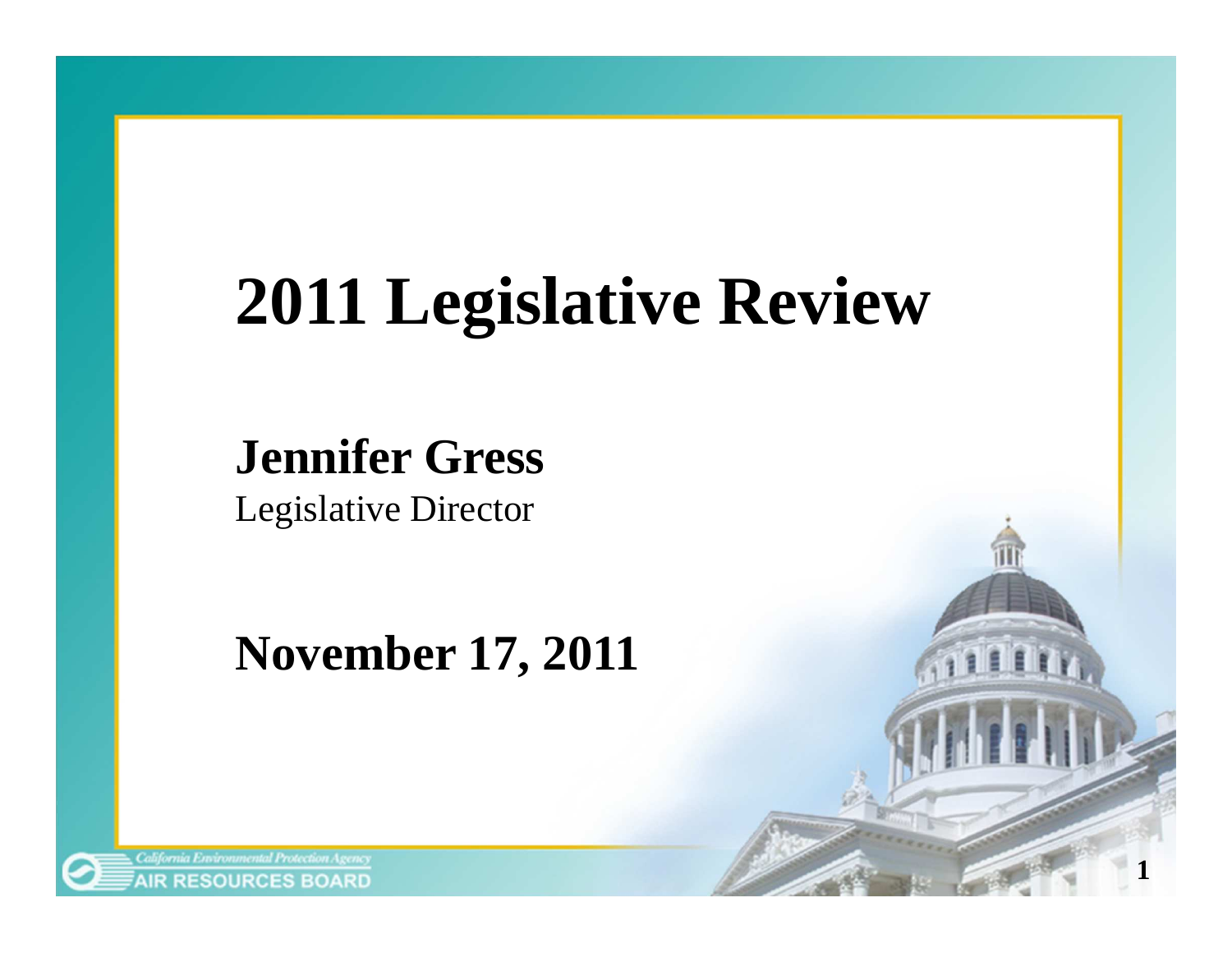### **Legislative Overview**

- 2,381 bills introduced
- 884 Governor's Desk (37%)
- 756 Signed (86%)
- 128 Vetoed (14%)
- Themes: Job creation, improving business climate by easing regulatory burden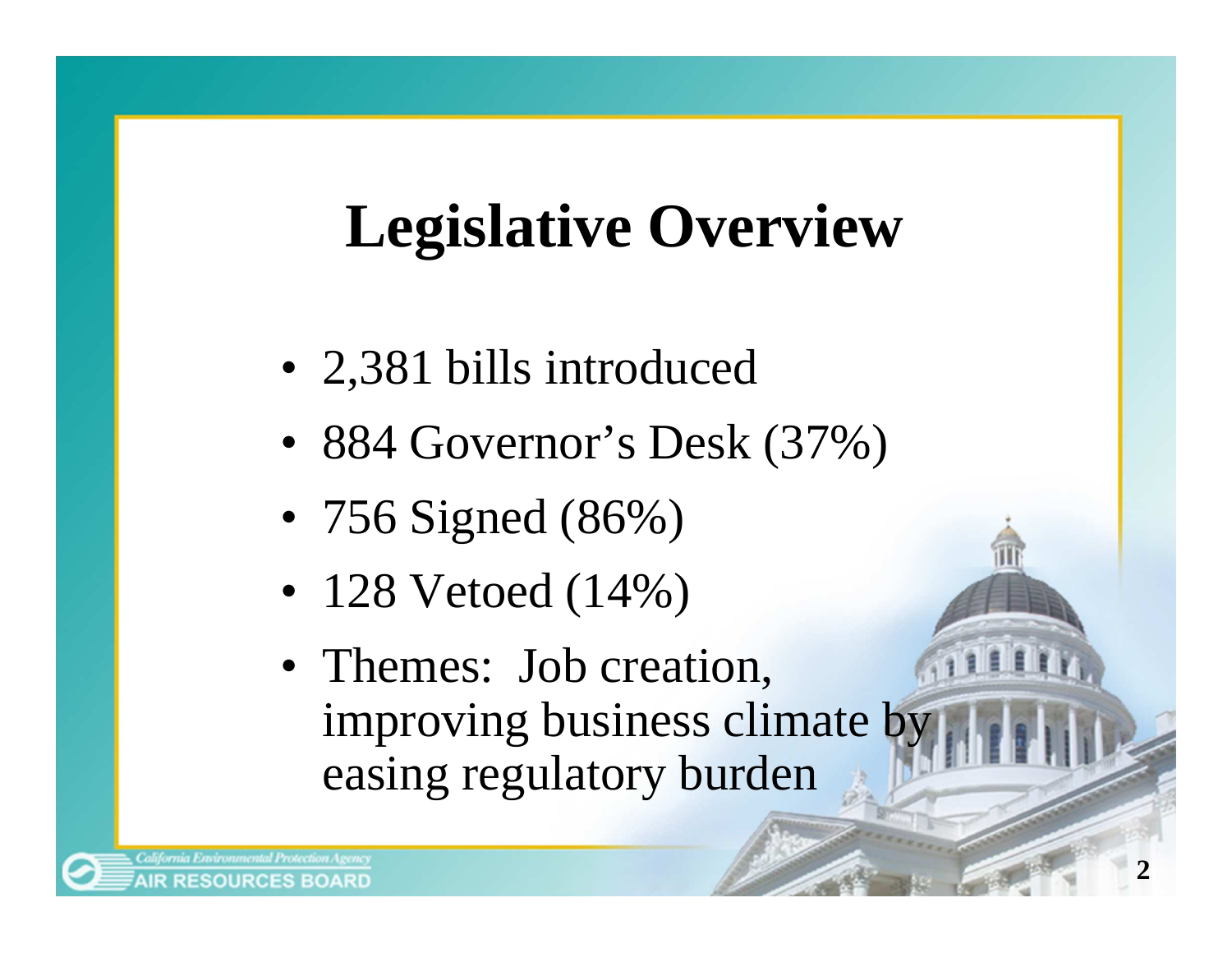## **ARB's Legislative Activity**

- 235 Air quality and climate change bills
- 5 Special hearings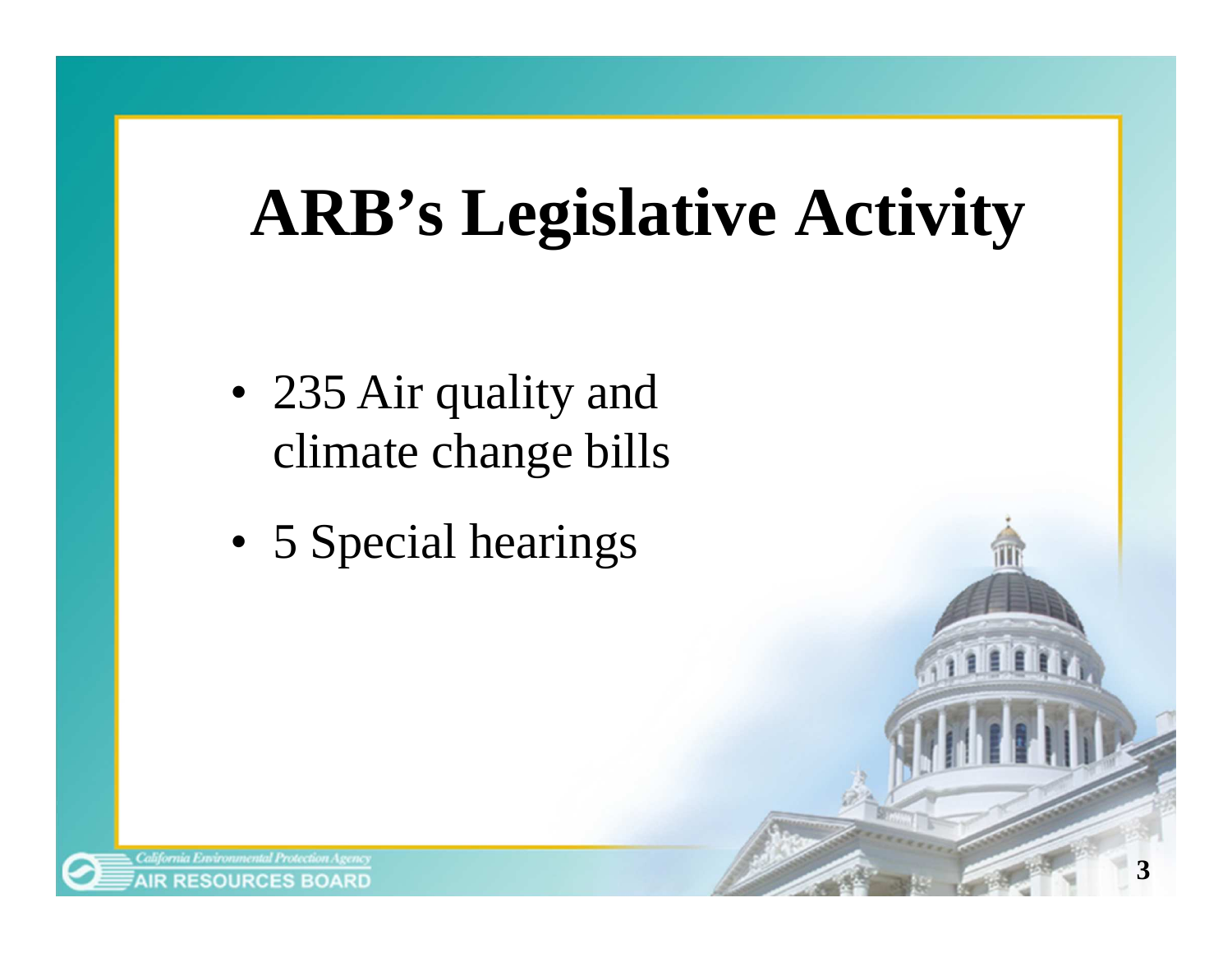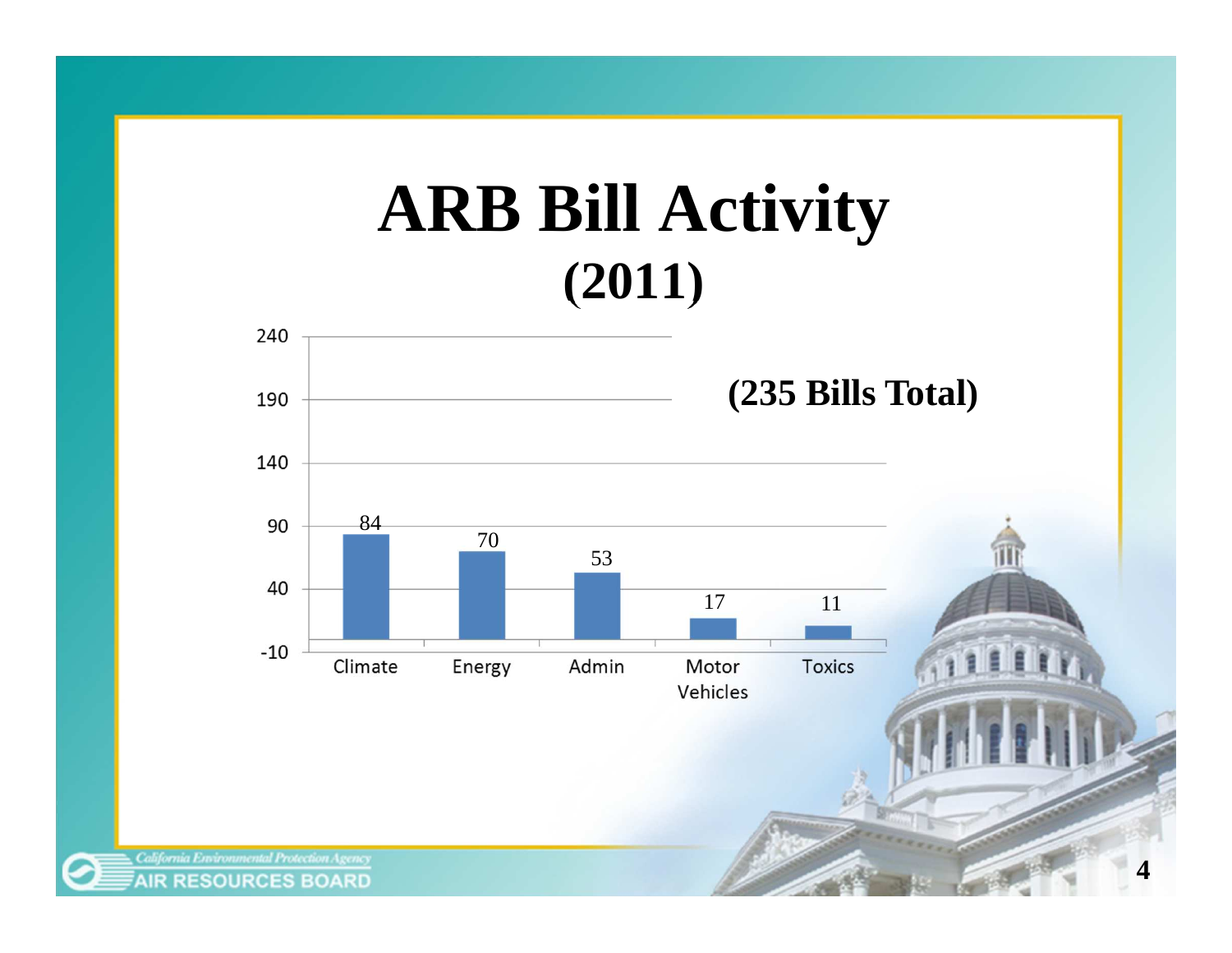## **Regulatory Reform Bills**



**AIR RESOURCES BOARD**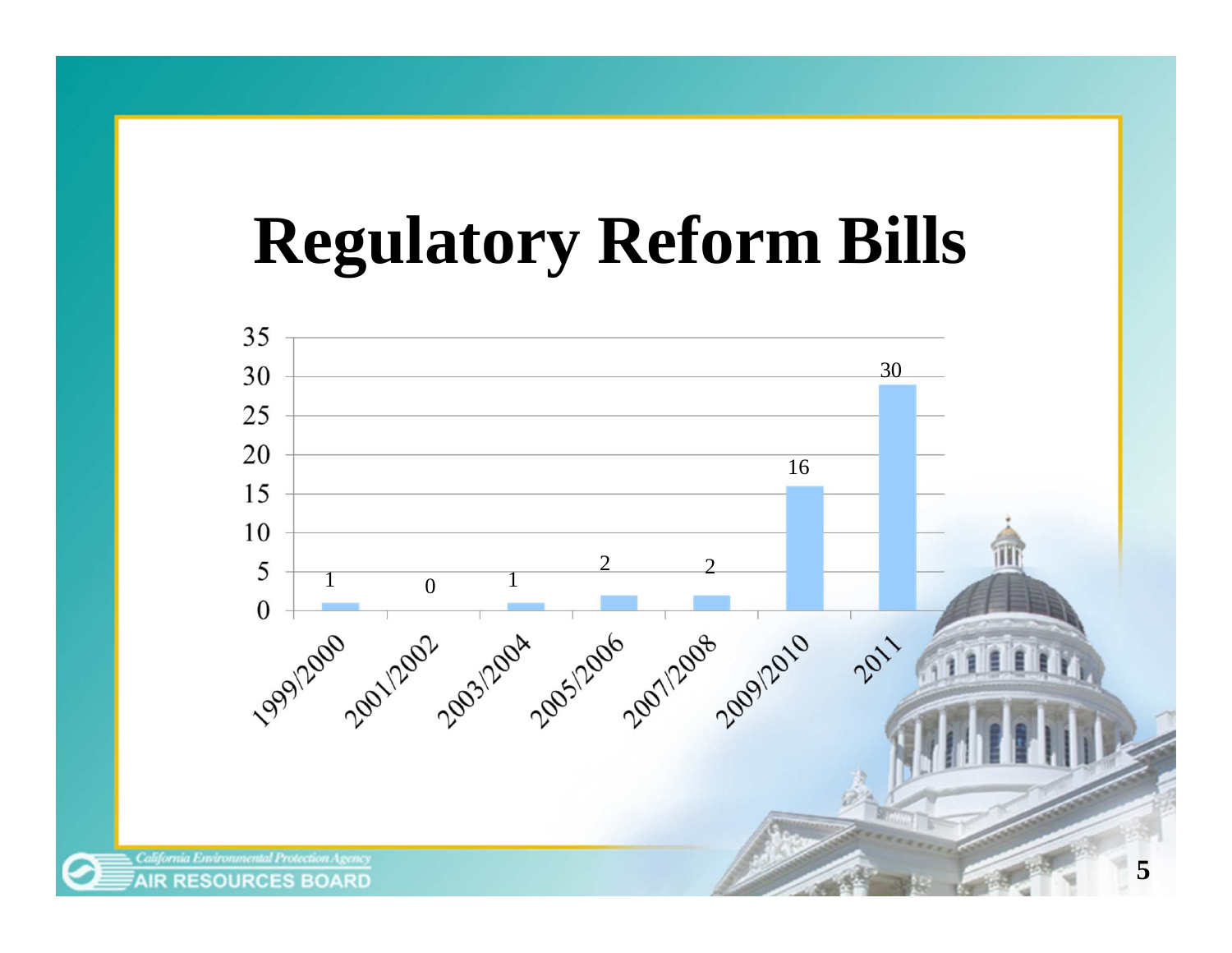## **Regulatory Reform**

• SB 617 (Calderon) - Signed

–Economic impact analyses

- AB 1095 (B. Berryhill) Two-year bill
	- –Hearing board
	- –AB 32/Cap and Trade
	- –Stakeholder meetings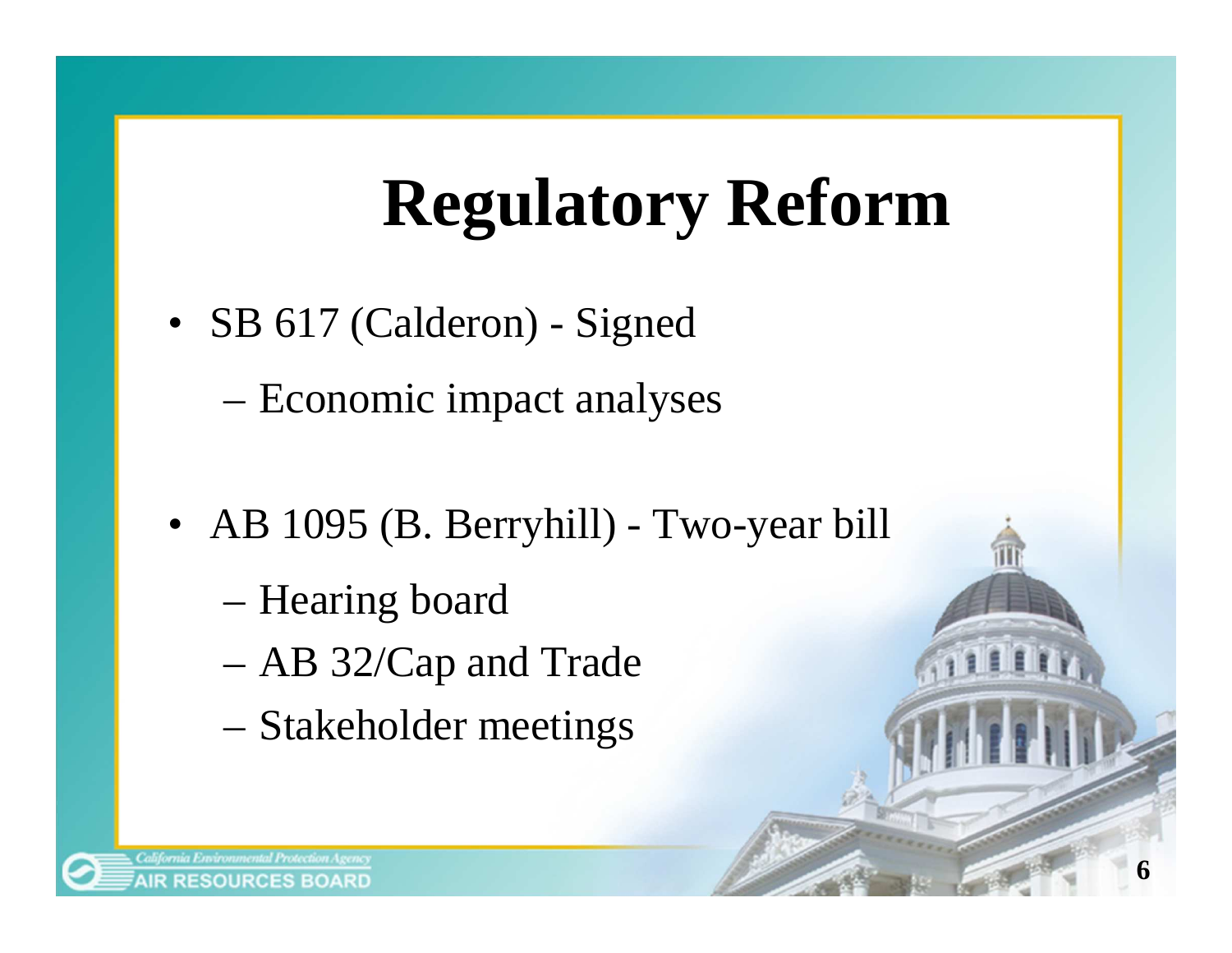## **Board Structure**

• AB 135 (Hagman) - Vetoed

–Existing member small business experience

• AB 146 (Dickinson) - Two-year bill

–Sacramento ozone nonattainment area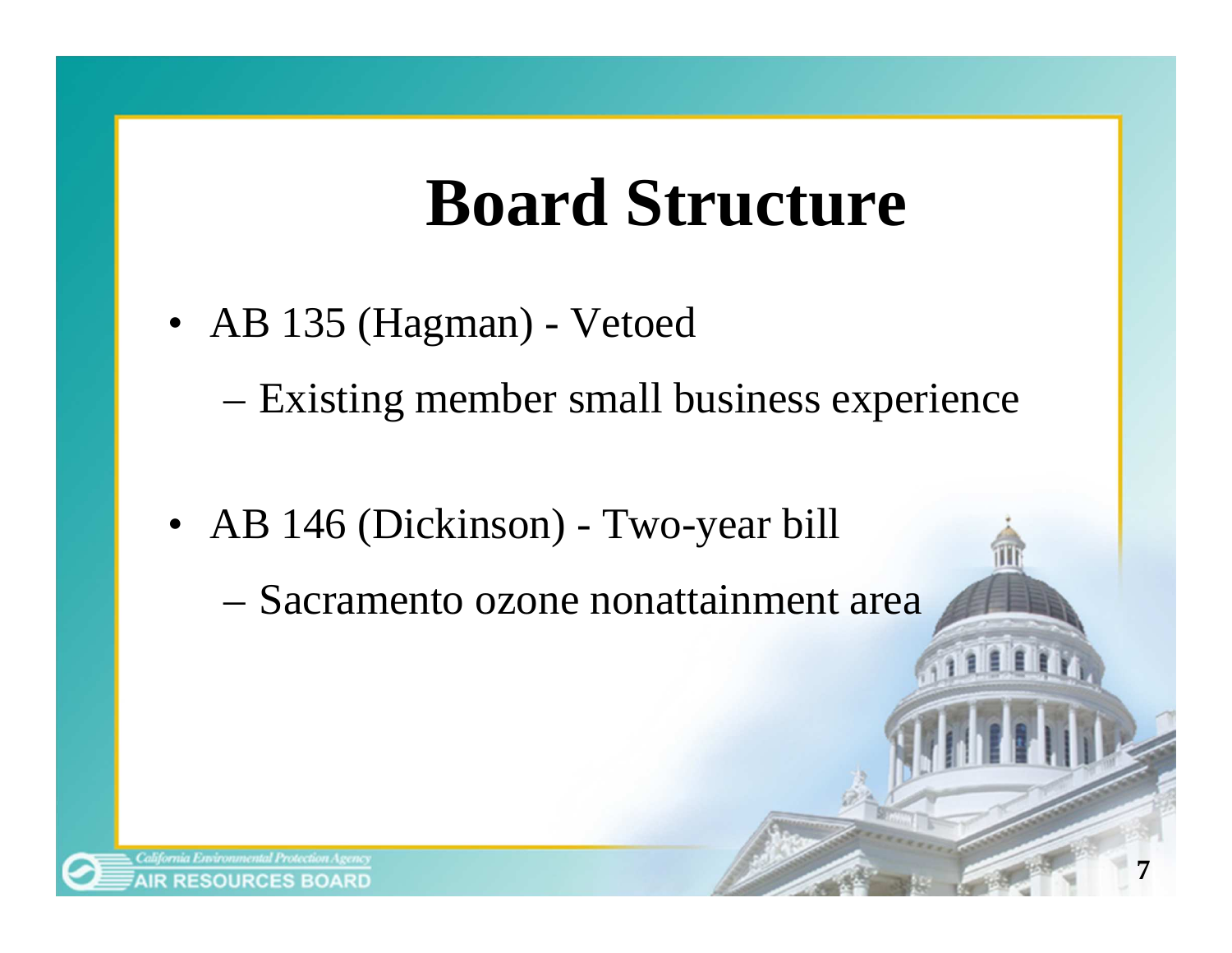## **AB 32 Programs**

- AB 341 (Chesbro) Signed
	- Mandatory commercial recycling
- SB 535 (De León) Two-year bill
	- 10% of AB 32 revenue for disadvantaged areas
	- Funding for GHG reduction, climate change mitigation, and green collar jobs training
	- ARB to identify disadvantaged communities and develop triennial funding plans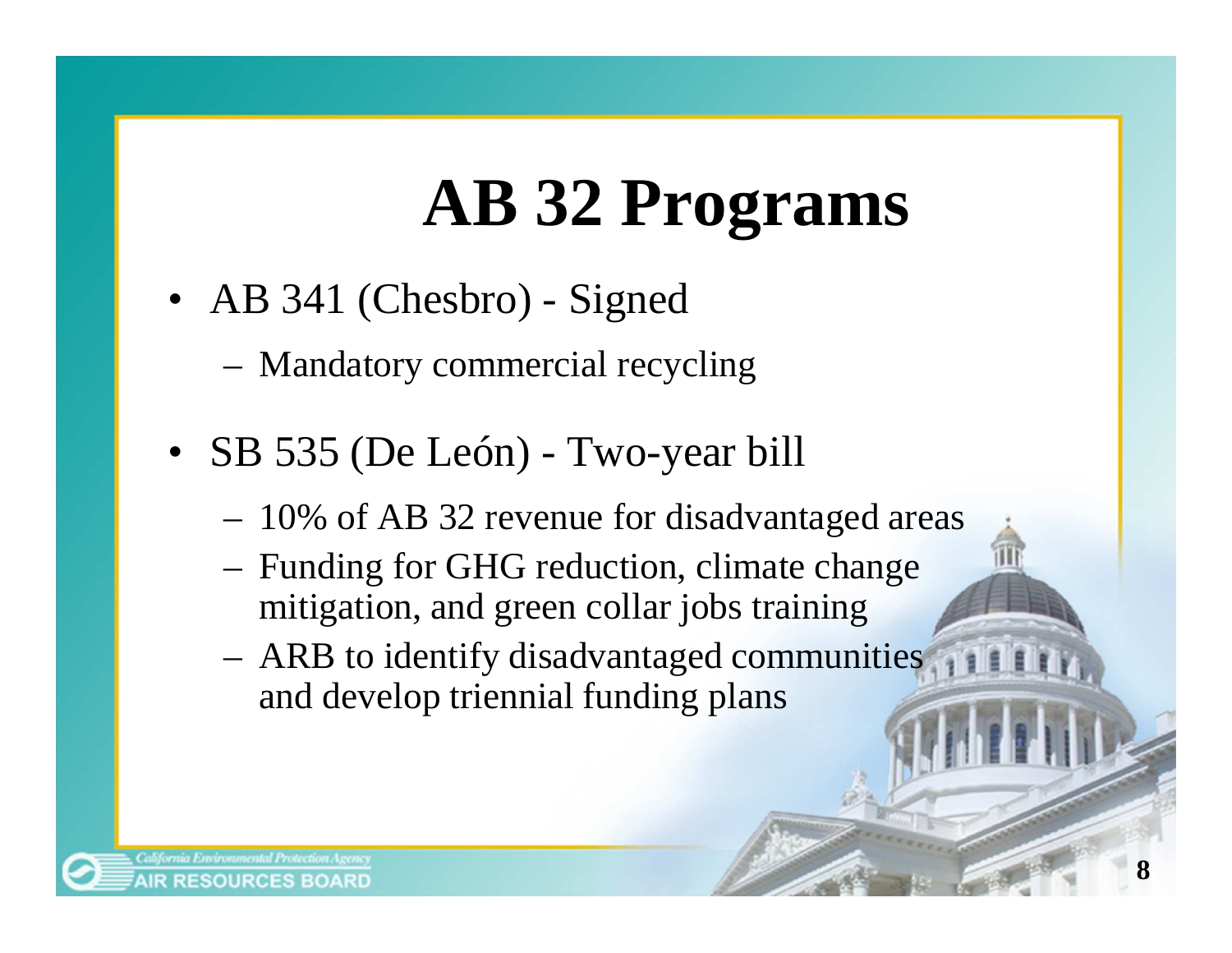## **Public Goods Charge(8 bills)**

- AB 724 (Bradford) Failed passage
	- –Reauthorized PGC to 2020
	- –Energy Efficiency
	- –Renewable Energy
- SB 870 (Padilla) Two-year bill
	- – Replaces the Public Interest Energy Research (PIER) program with the California Energy Innovation Program (CEIP)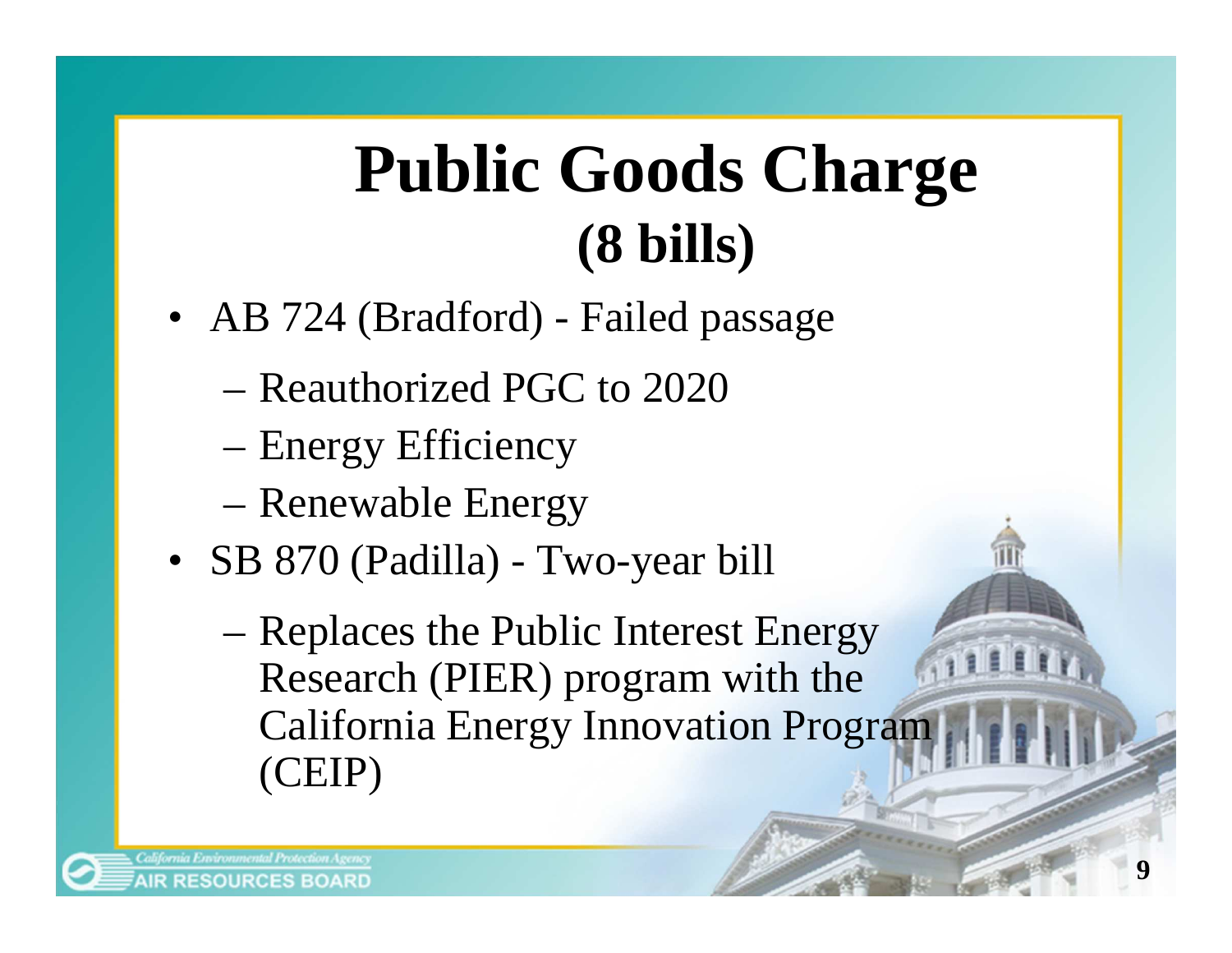## **Renewables Portfolio Standard (10 bills)**

- SB 2x and SB 23 (Simitian)
	- SB 2x increased the RPS to 33 percent Signed
	- SB 23 clean-up Held on Assembly Floor
	- SB 23 prohibits ARB from adopting a procurement standard
- AB 1391 (Bradford) Failed passage
	- Authorized CEC to adopt a penalty schedule and oversee the RPS for POUs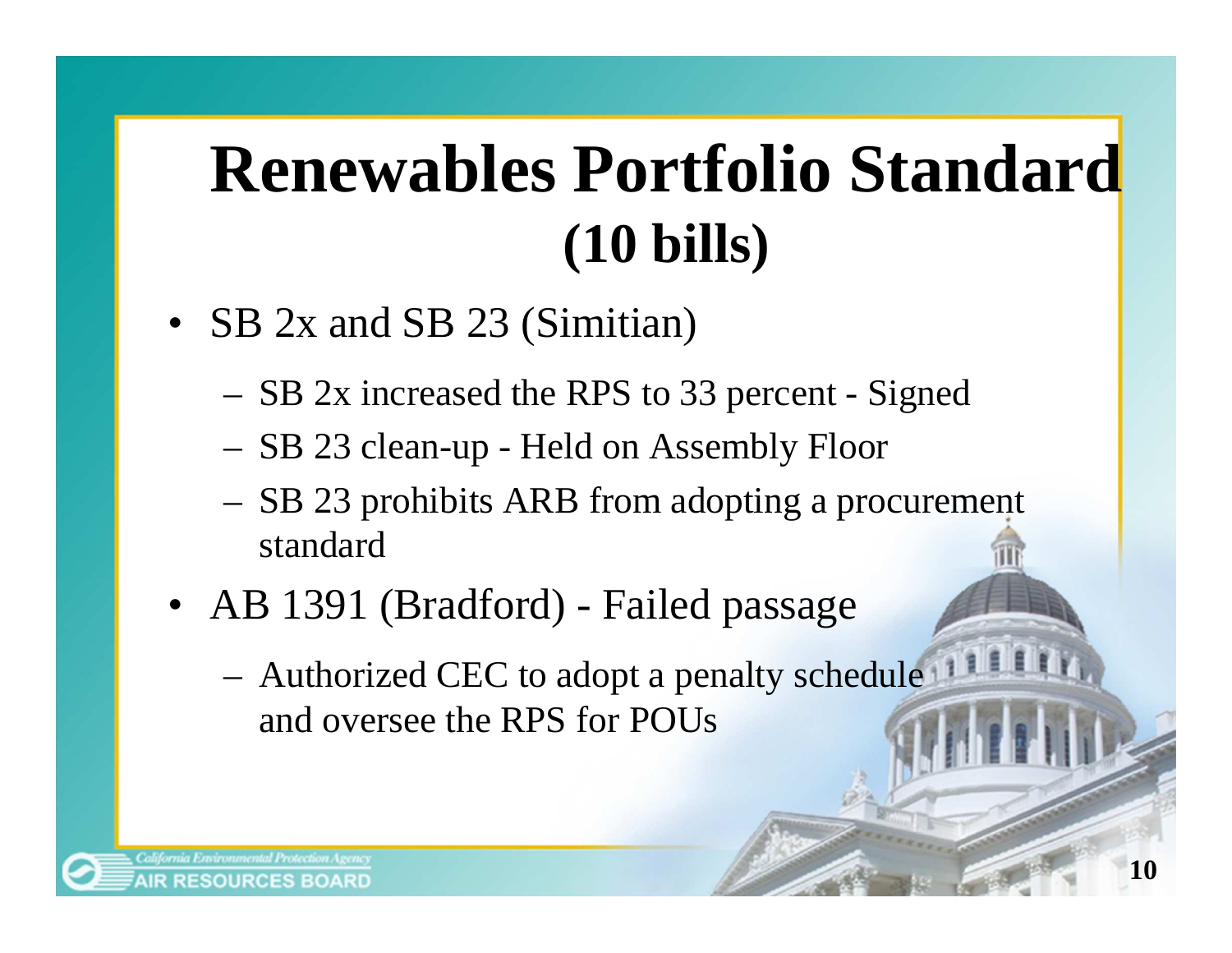#### **Lower-Emission School Buses**

- AB 462 (B. Lowenthal) Signed
	- CNG fuel tanks and fueling infrastructure eligible under \$2 motor vehicle registration surcharge
- AB 470 (Halderman) Signed
	- Retrofits eligible under \$2 motor vehicle fee
- SB 570 (Rubio) Signed
	- Allows use of interest revenue to fund school bus retrofits and replacements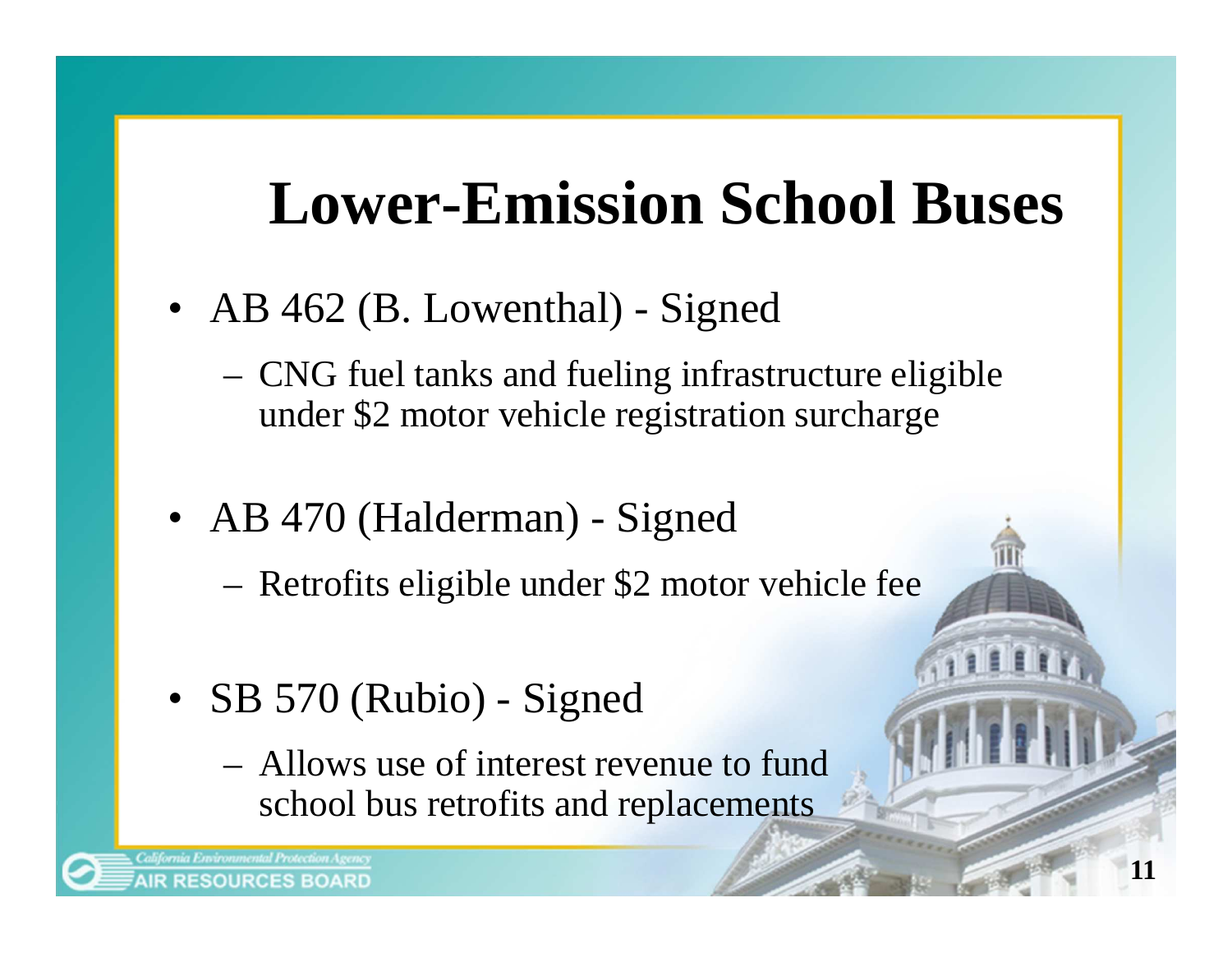# **CEQA Streamlining I**

- SB 292 (Padilla) Signed
	- –L.A. Stadium bill
	- Maintains basic requirements of CEQA, but limits judicial review
	- – Carbon neutrality
		- No net increase in GHGs from auto trips
		- Achieve trip ratio that is 90% of ratio at any other NFL stadium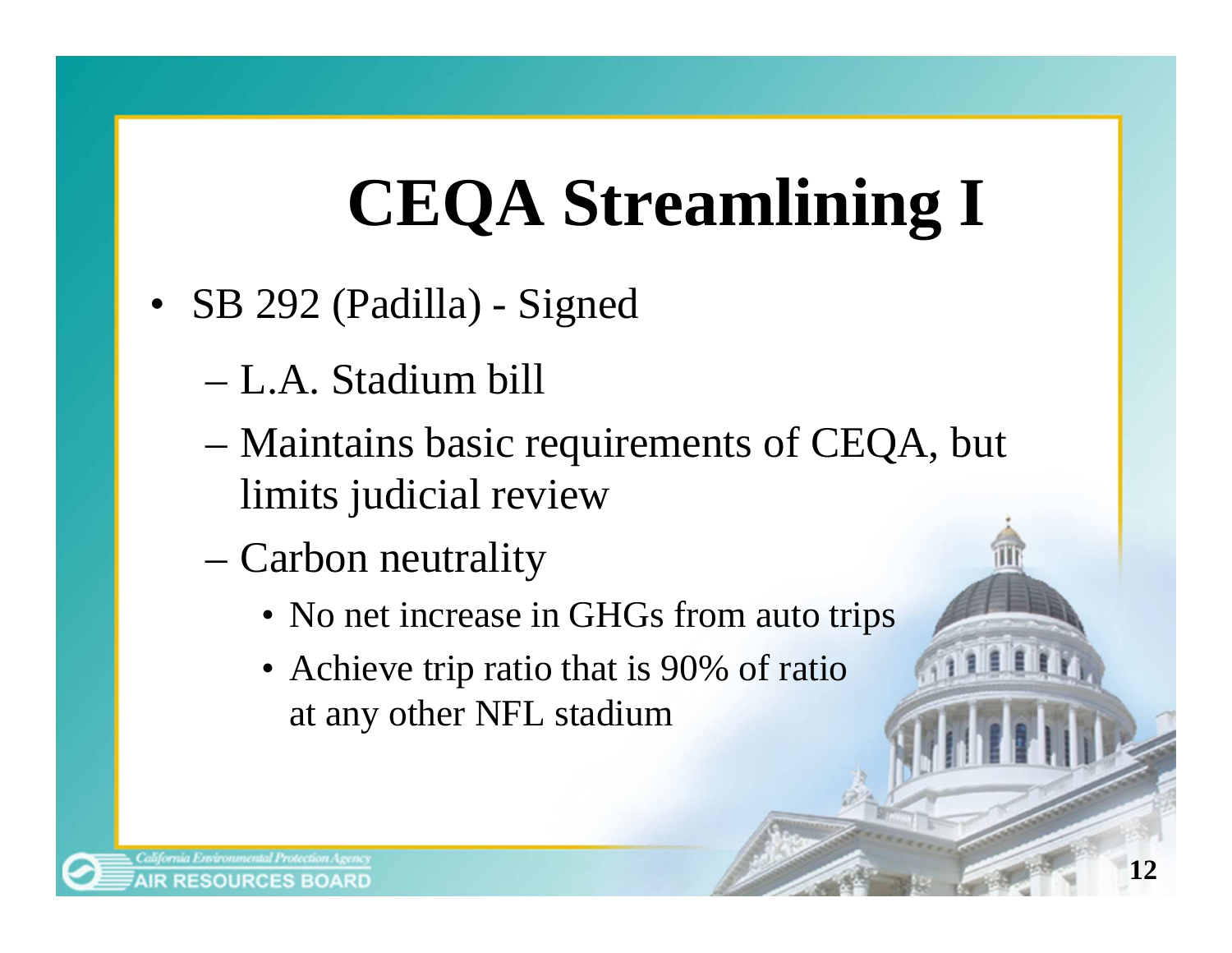# **CEQA Streamlining II**

- AB 900 (Buchanan) Signed
	- – "Environmental Leadership Development Projects" over \$100 million
	- – Creates high-wage construction and permanent jobs
	- –Carbon neutrality: ARB to assess
	- –Project mitigation required
	- –Applicant to pay specified legal costs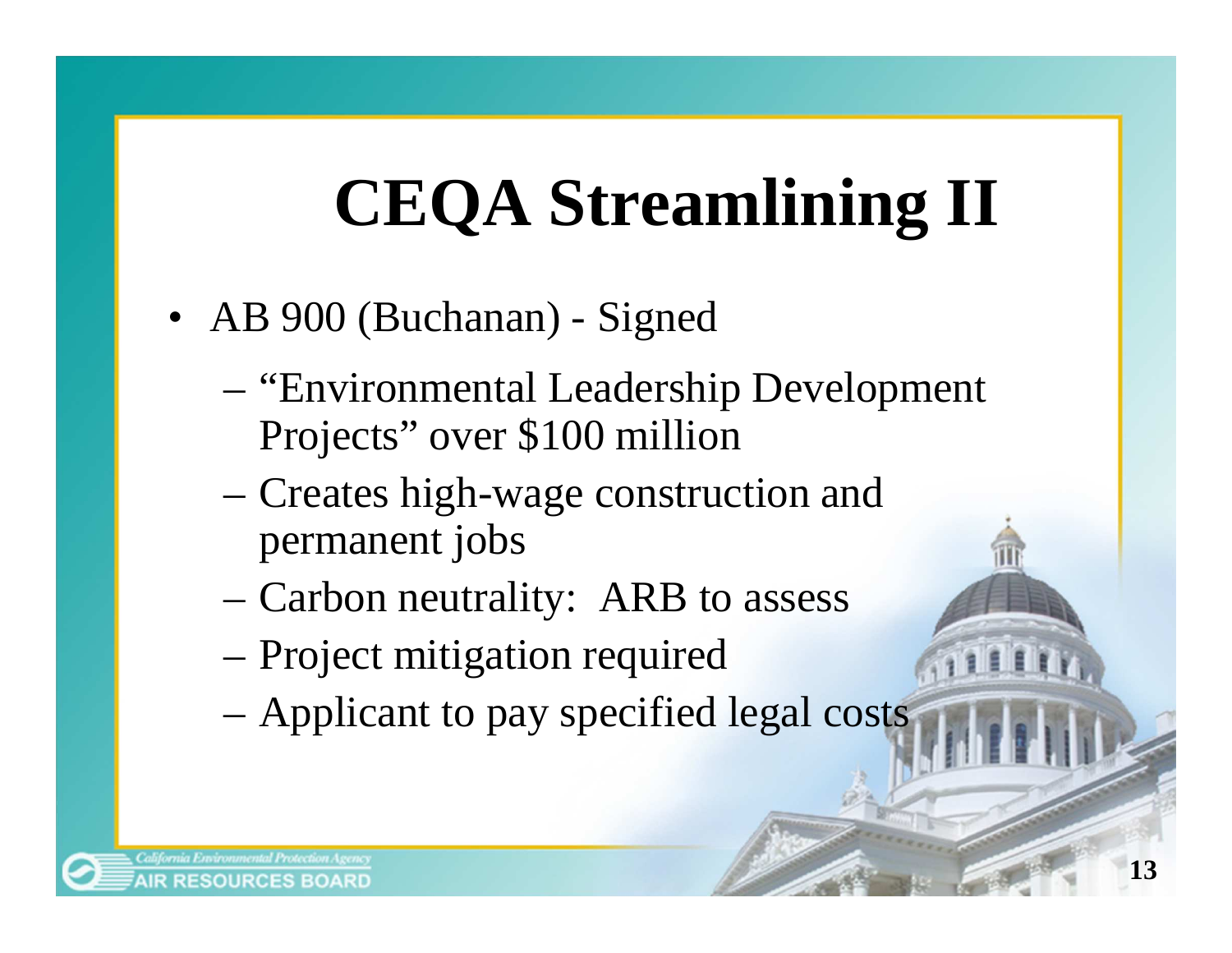#### **Bills Tracked by ARB Historically (2-year Session)**

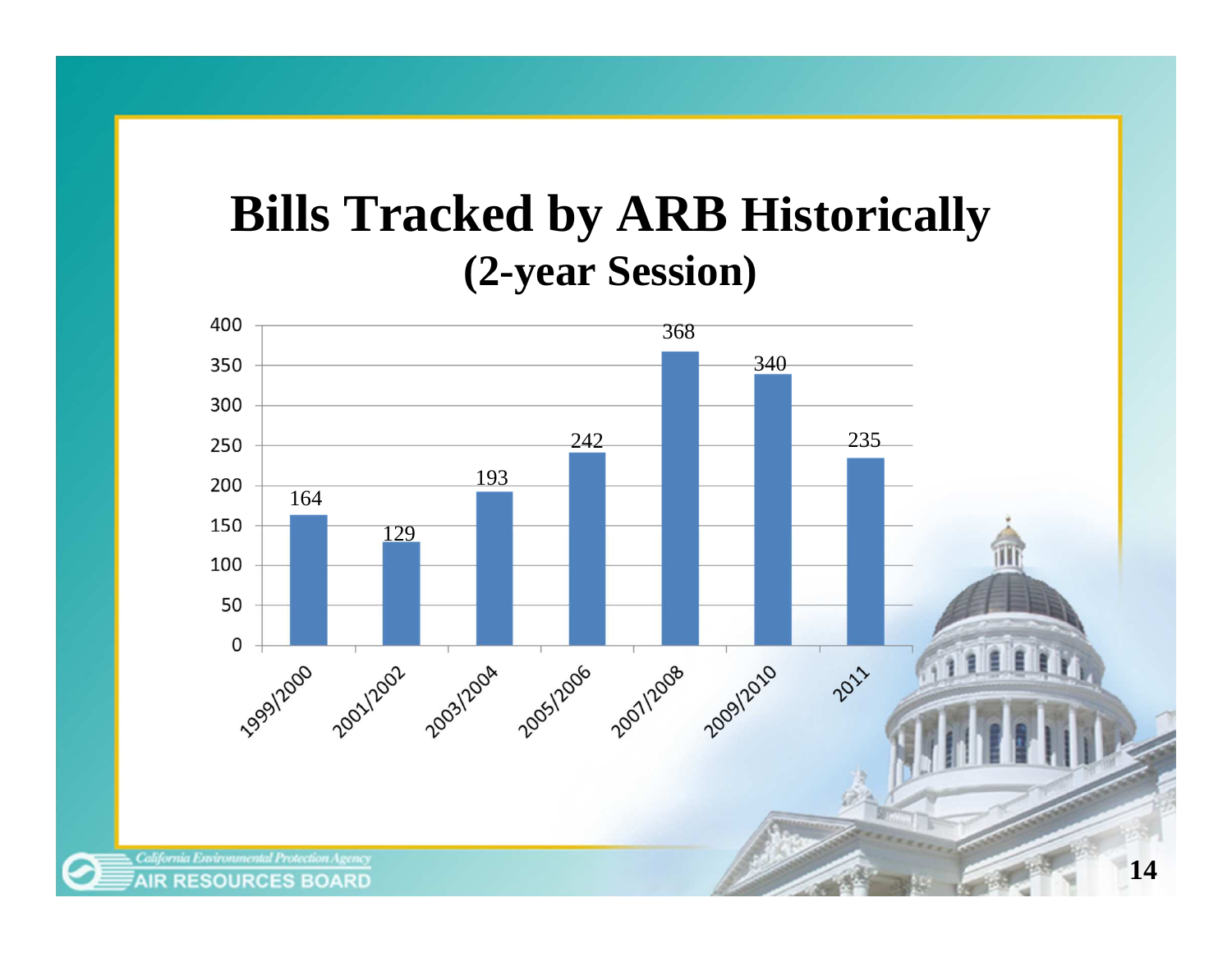#### **Climate Bills**

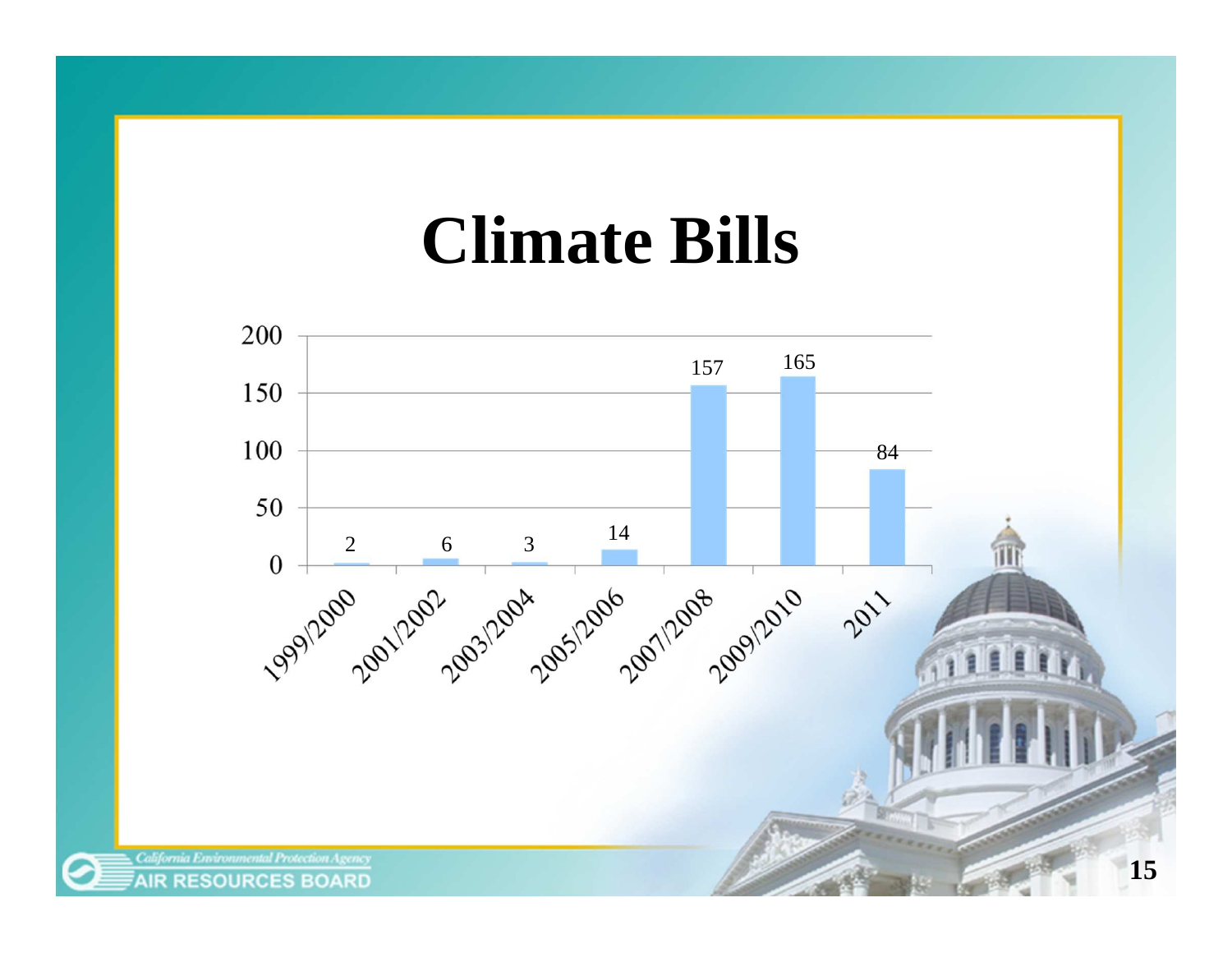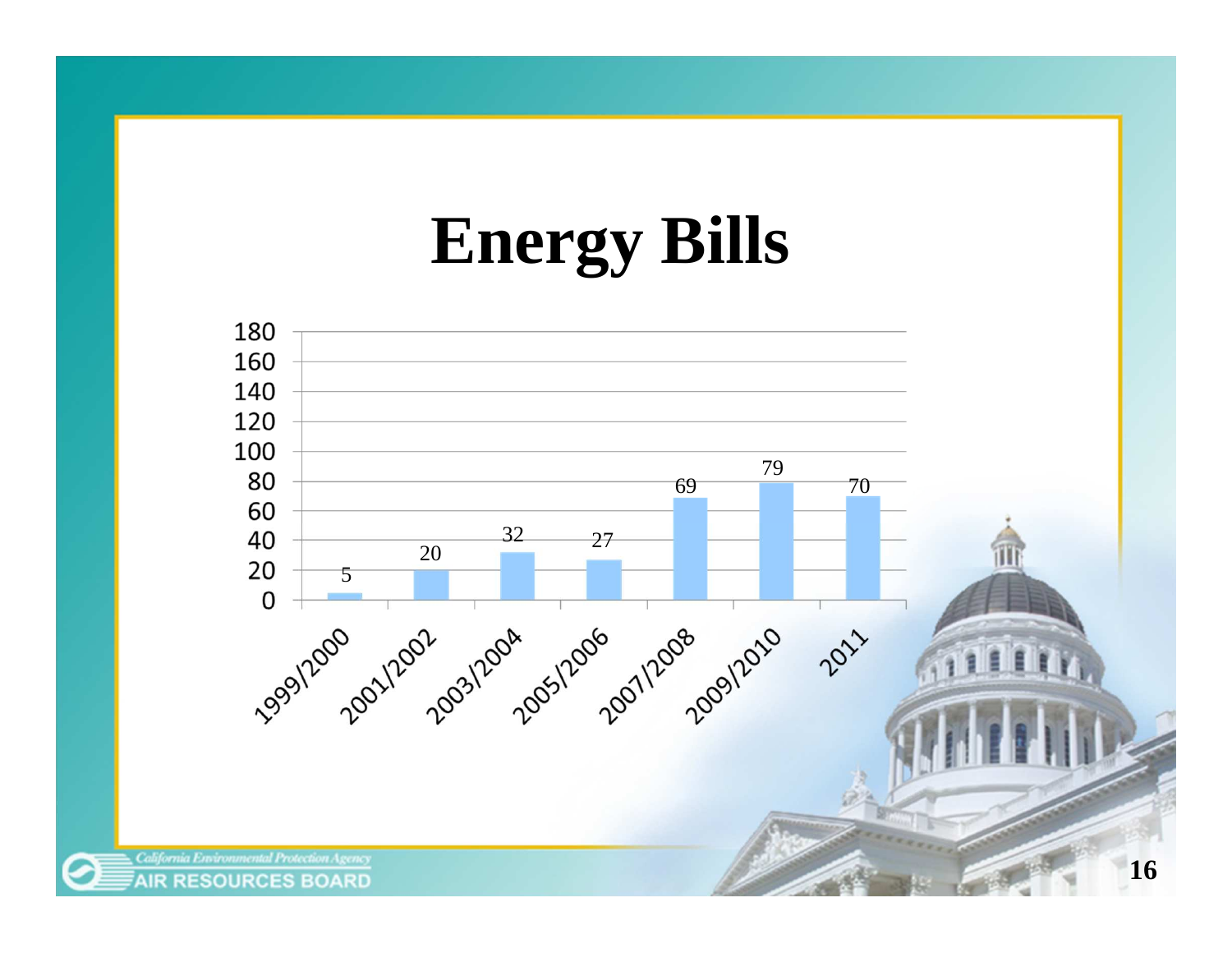### **Goods Movement Bills**

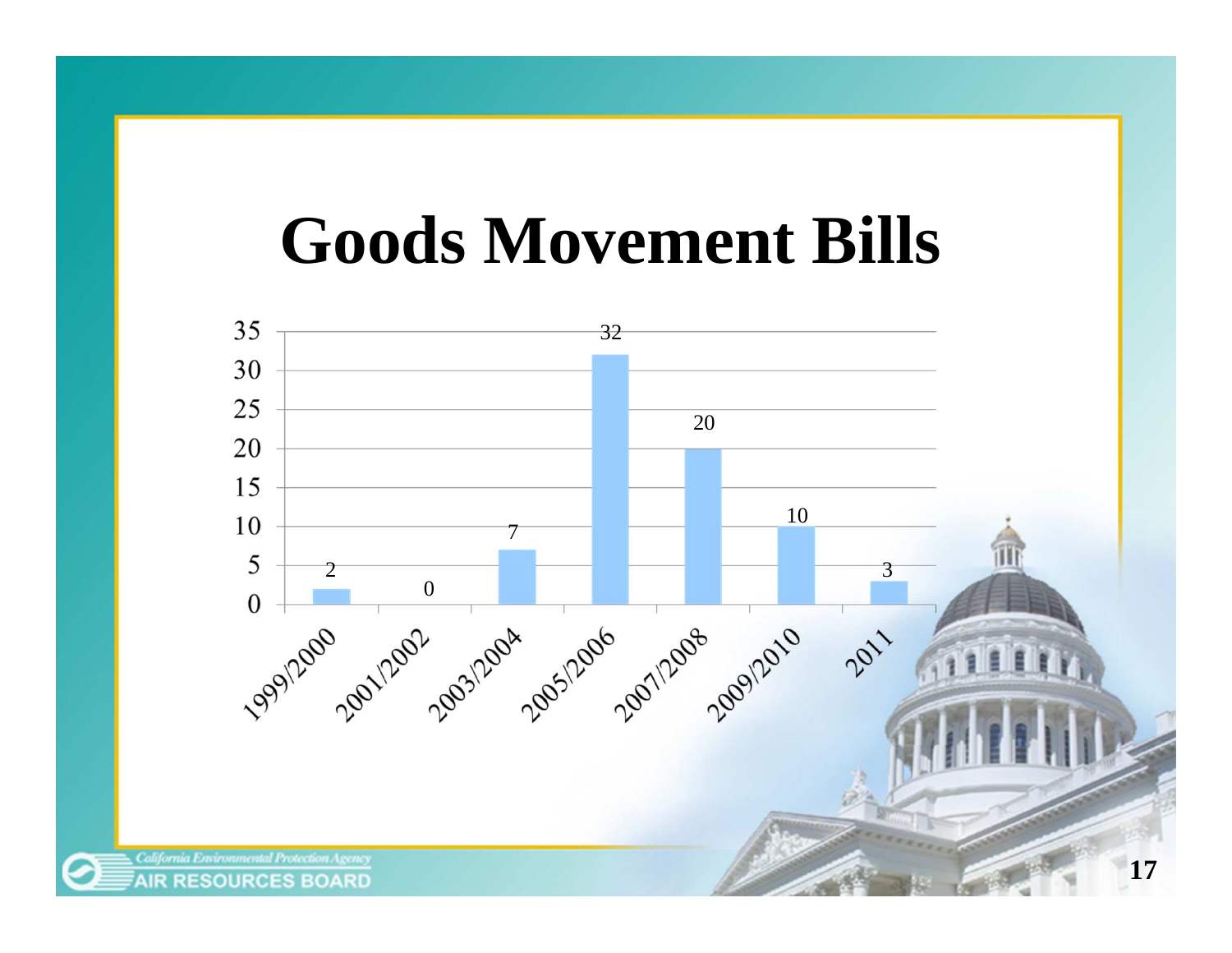## **Next Year**

- Cap and Trade Revenue
- AB 32 Implementation
	- –**Offsets**
- Regulatory Reform?
- $\bullet$ Energy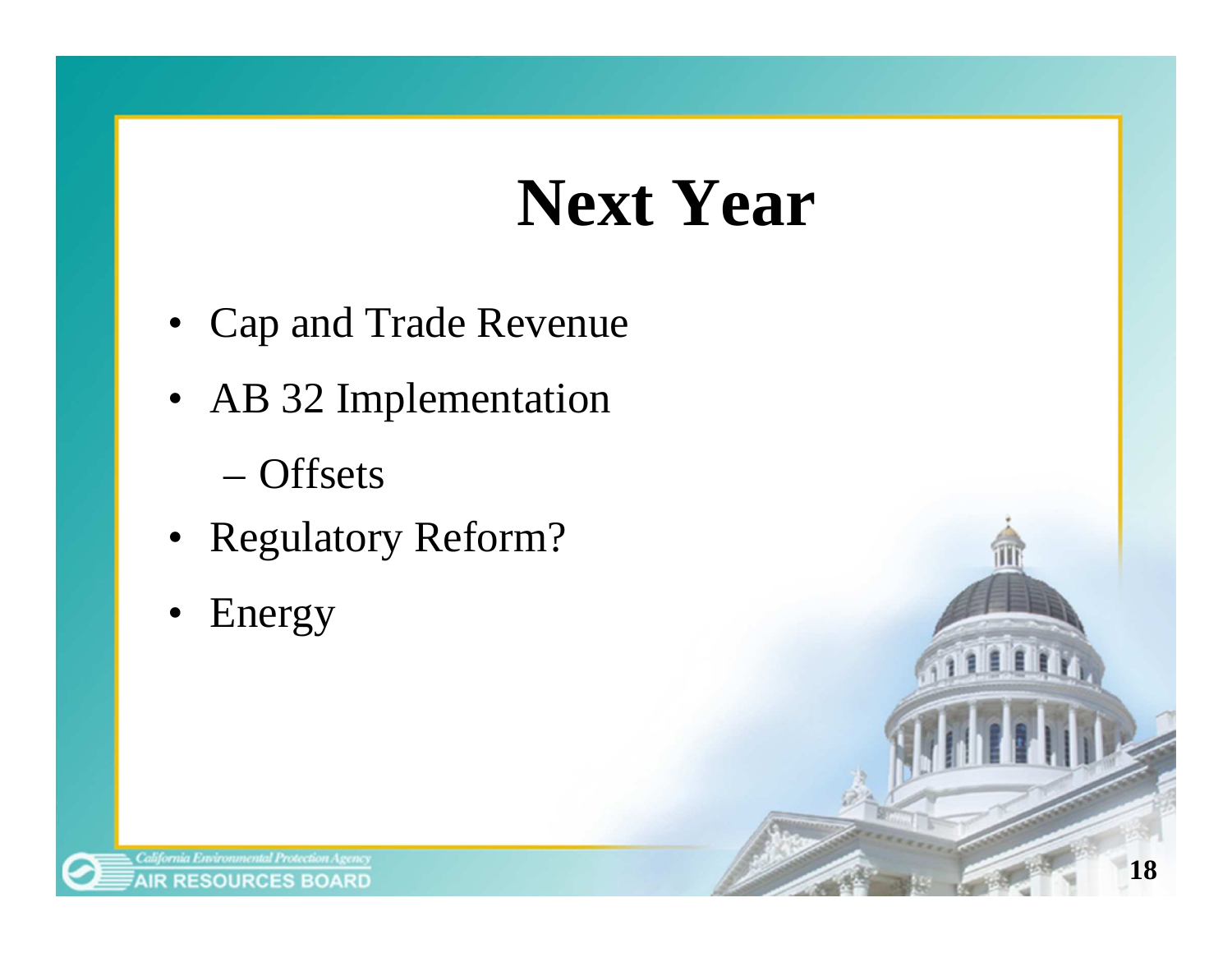## **Legislative Office**

Bruce Oulrey

Ollie Awolowo

Ken Arnold

Jake Henshaw

Nicole Sotak

Steve Trumbly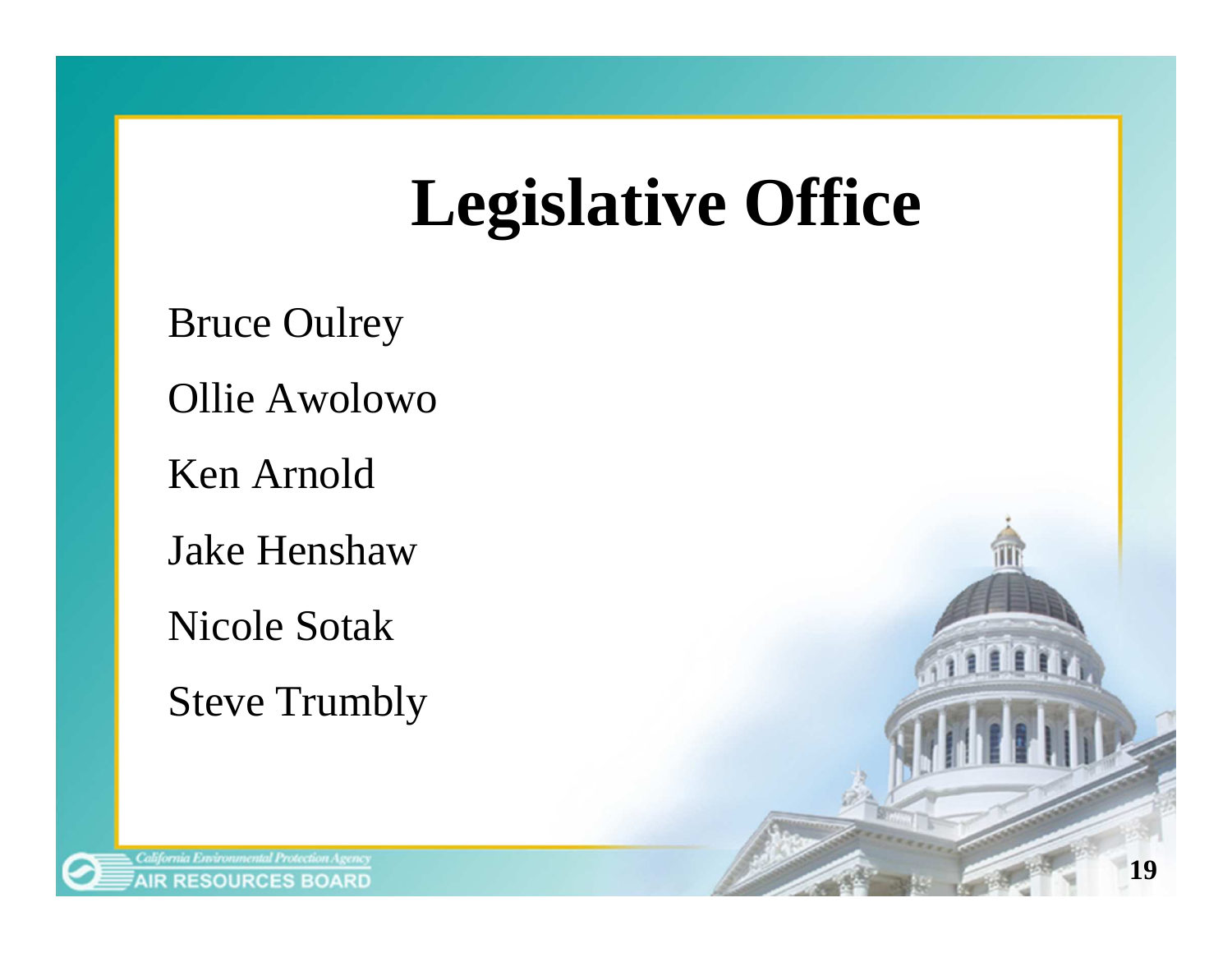